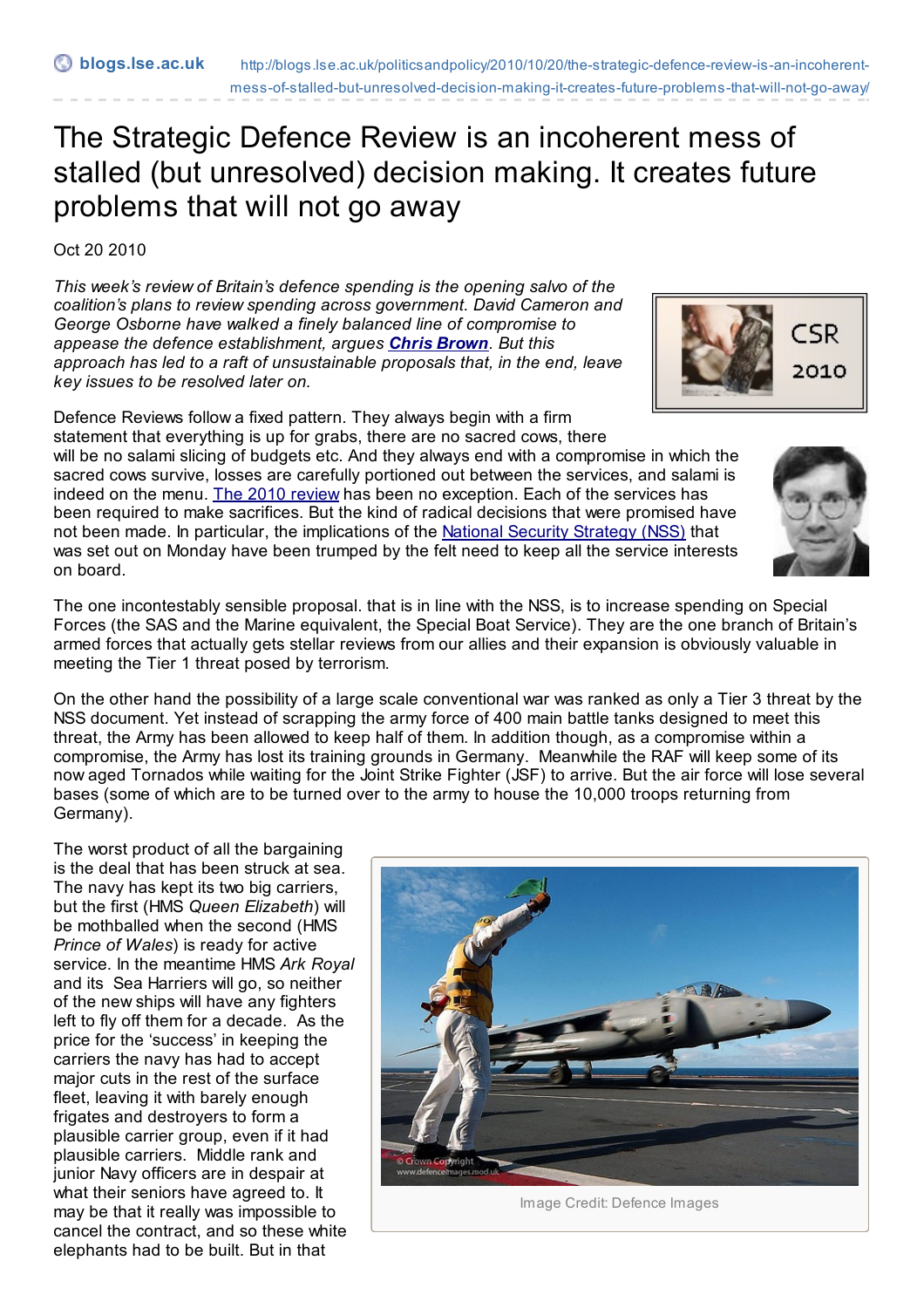case getting rid of the Sea Harriers before the JSF fighters are available makes little sense. In fairness, this is a problem that the Conservative-Liberal Democrat coalition inherited from the last Labour government, but this still looks like a mess.

Very interestingly, in principle a like-for-like Trident replacement remains on the books. But the key decision to give the final go ahead for the new submarines has been postponed until 2016, with the new boats coming on line in the late 2020s. This is a postponement that the Liam Fox and Department of Defence have been saying was impossible because the existing boats couldn't be extended and the capacity to build the new ones will be lost. But I predicted in an [earlier](http://blogs.lse.ac.uk/politicsandpolicy/?p=3729) blog that this was the path that the coalition would start down, if it didn't have the willpower to defy traditionalist Tories and scrap the project altogether.

In total, the cut in defence spending will be around 8 per cent, much less than originally planned, but still bringing the total spend to just about 2 per cent of GDP (or just under, depending on how some marginal items are counted). This is a historic low point – too low in fact to preserve the 'full spectrum' of forces that the government is claiming it will still possess.

All in all, the *Times [description](http://www.bbc.co.uk/news/uk-11571450) of this as a fiasco* seems a little generous. So how did this outcome happen here? Clearly the Defence Secretary, Dr Liam Fox, has adopted a hard line, with letters leaked and implicit resignation threats. Last week the top brass, in full uniform, medals and all, descended on Downing Street to put the frighteners on the Prime Minister. In the short term, this worked. The Treasury are clearly unhappy, but the PM could not contemplate mass resignations and so the defence establishment were able to deflect some of the pressure away from their budgets.

But Dr Fox and the brass should remember the words of the American baseball sage Yogi Berra that: 'It ain't over till it's over'. And when it comes to defence spending, it's never over. Defence Reviews are supposed to set priorities and establish the pattern of spending, but lots of important decisions are taken between reviews. And given the incoherence of the decision-making this week it would be surprising if many of the issues were not returned to later.

Consider the two carriers for example: the original idea was that they would take the absurdly expensive short take off and vertical landing (STVOL)



Image Credit: Defence Images

variant of the Joint Strike Fighter. Now it seems that the second carrier, the one that it isn't intended to mothball or sell to another country, will be fitted with a catapult and landing hooks that would make it possible for it to take the marginally less expensive regular version of the JSF. This, it is proudly announced, would also make it 'interoperable' with the French Rafale fighter and other NATO warplanes. All very true. But it would also make it much easier to sell to a third party, if it were later to be considered surplus to requirements. Remember HMS *Hermes* from the Falklands campaign? It is now the INS *Viraat* and due to be retired from the Indian Navy in the late 2010s.

And the *Trident* replacement? I remain unconvinced that Cameron and Osborne share Fox's enthusiasm for this project. The delay to the programme means they can come back to it at a later date, and I predict they will. At the moment, with all the controversies that are going to be generated elsewhere this week, threats of resignation were effective. But at some future date this may not be the case. And relations between Fox and the Prime Minister and Chancellor were never good, but they now will be much worse than they were. Somewhere down the line, Liam Fox may have cause to remember another American saying – "Payback's a bitch".

## *[Click](http://blogs.lse.ac.uk/politicsandpolicy/?p=4660#respond) here to respond to this post.*

*To access the Government Spending Review source documents and key commentaries, see the clickable list [here](http://www.edf.org.uk/blog/?p=7686).*

*Cuts logo is courtesy of Eric [Tastad](http://www.flickr.com/photos/28177041@N03/) and the Creative Commons.*

## **You may also be interested in the following posts (automatically generated):**

- 1. Can [Anglo-French](http://blogs.lse.ac.uk/politicsandpolicy/2010/10/22/the-comprehensive-spending-review%e2%80%99s-cuts-will-have-far-reaching-implications-that-will-stay-with-us-for-decades/) military cooperation fill the gaps of the Strategic Defence Review?
- 2. While the economic impetus for cooperation has never been greater the new [Anglo-France](http://blogs.lse.ac.uk/politicsandpolicy/2010/11/03/while-the-economic-impetus-for-cooperation-has-never-been-greater-the-new-anglo-france-defence-treaty-falls-short-of-%e2%80%98landmark%e2%80%99-status/) Defence Treaty falls short of 'landmark' status